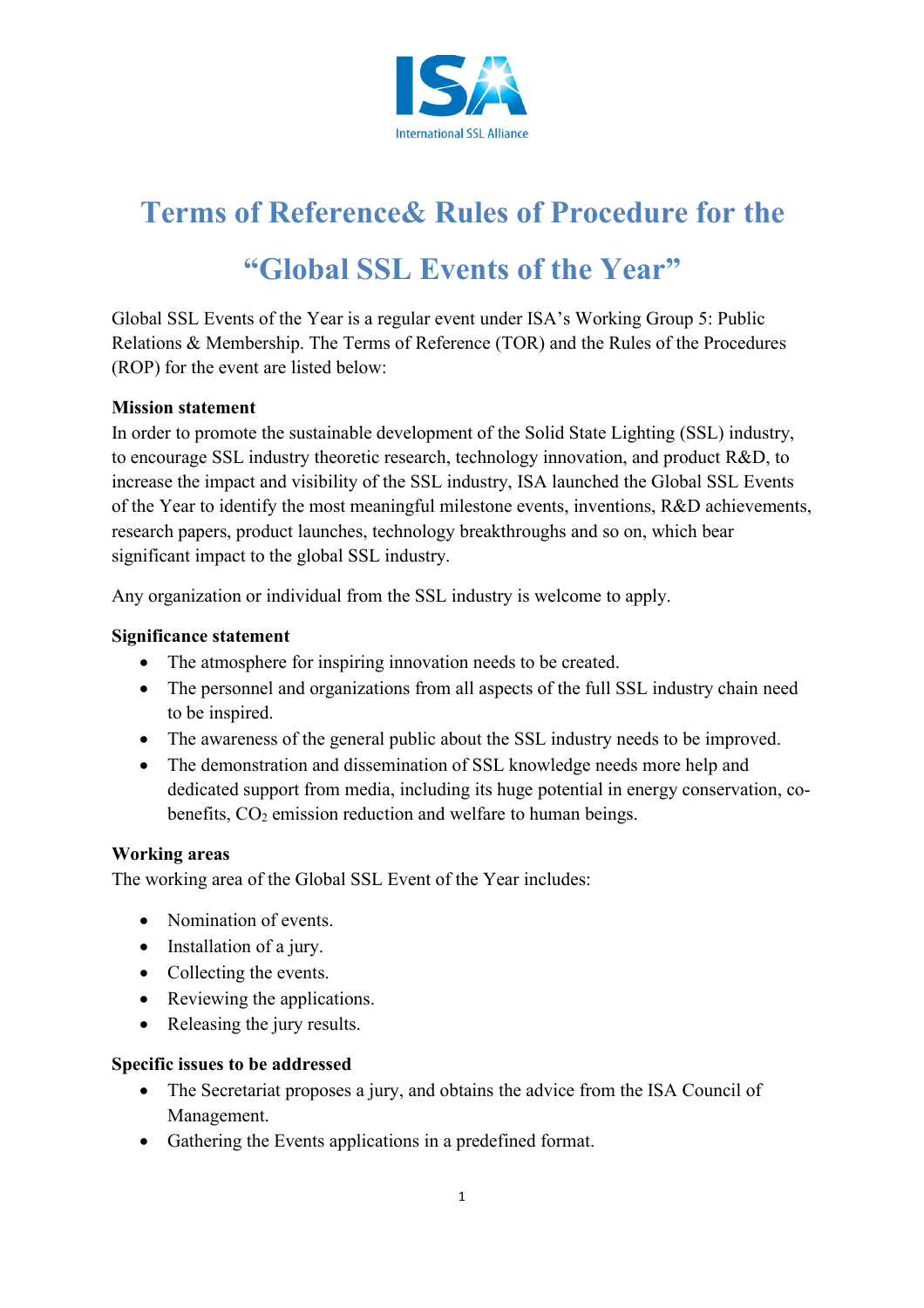

- Verification of the events: Require resubmit according to the predefined format if the events do not follow / fit the events format.
- Deliver the events to the jury.
- Collect the results from the jury.
- Prepare the selected events for releasing.
- Release the results during ISA General Assembly.
- Releasing and publishing the results.

#### **Desired outcome and output**

- Jury selection of events with the value of recommendation.
- Release and publish the booklet with selected events according to jury results.
- Online demonstration of selected events on ISA official website and related media.
- Issue the certificate to the winners of selected events.

#### **Necessary Steps:**

- **Critical Tasks**
	- o Issue "Call for Events".
	- o Install jury (same time)
	- o Deadline for applications to "Call for Events".
	- o ISA Secretariat screens the events.
	- o Jury reviews the events.
	- o Releasing jury results.
	- o Publication of publicity booklet with selected events.
	- o Online and other media demonstration of the selected events.
- Meetings
	- o Appropriate jury meetings.
	- o Award meeting.
- The duties and composition of Jury
	- o Jury consists of 5 high-ranking professionals from the R&D, technology, and product domain. The Jury gives scores to the applications and submits the results to the ISA Secretariat.
	- o ISA Secretariat is responsible for gathering the events, announcing jury results, publishing and publicizing the selected events online and in other media.
- Reporting Tasks
	- o Announce Call for Events.
	- o Jury results are tabulated.
	- o Events of the Year are compiled.
- Interventions
	- o In case the application does not comply to the required format,
		- (Ask for resubmission (resubmission is expected within the required time frame. If a resubmission is not received, then the application will be rejected).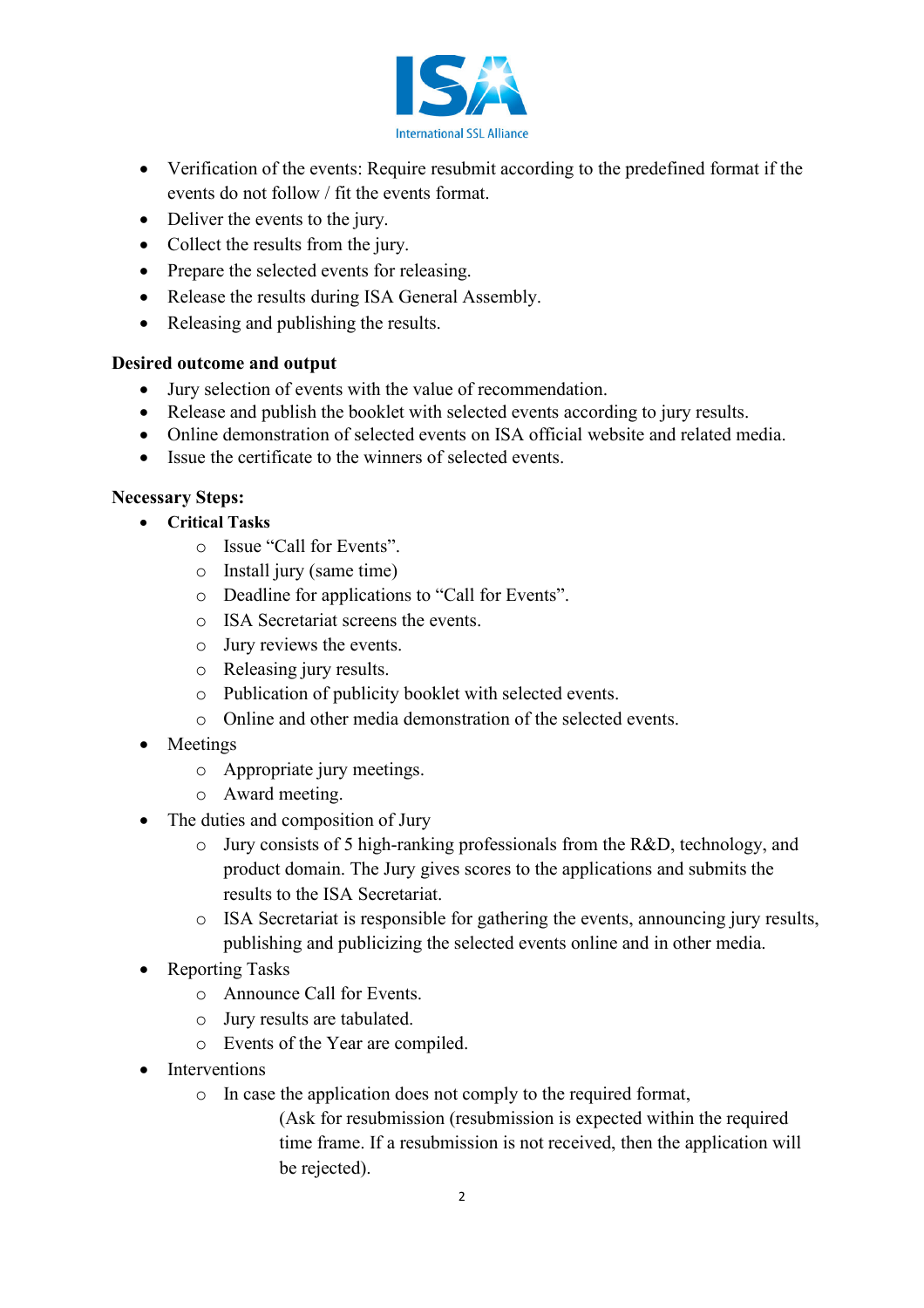

o In case the number of the entries is too small, (According to the number of applicants, select appropriately.).

# **Composition of the jury**

The jury consists of 6 high-ranking professionals. In principle the jury consists of experts from the SSL R&D, technology, and product areas.

#### **Jury decision rules**

- o The jury must make decision on the scores of the application in good faith;
- o The full score for each application is 10, the jury expert can give the score from 1 to 10 to each application while the gap between the highest score and lowest score from one jury expert cannot exceed 4 points, otherwise the decision made by that jury expert will be considered invalid and will not be taken into the calculation of total score to avoid manipulating the final results of the judging process;
- o Jury decision must be made within the timeframe required; otherwise that decision will be considered invalid and will not be taken into the calculation of the total score;
- o Jury experts who have a conflict of interest to the applications which he or she is about to judge will excuse himself or herself, if not, his or her scoring decision will be considered invalid and will not be taken into the calculation of total score.

# **Event**

# **Who can submit**

- ISA member's recommendation/invitation.
- Any applicant who believes their events meet the selection criteria.

#### **Which events are allowed**

- The event must be completed.
- The event does no major damage to the environment.
- The time frame of the event is **June 2016 to May 2017**.

#### **Submission format**

- 1. Prepare an application form with the required information, applicants fill in the application and submit to the ISA Secretariat).
- 2. ISA Secretariat collects the applications and makes them ready for the jury review.
- 3. Minimize editing of the events to prepare them for release and publication.

#### **Submission manner**

Email to ISA Secretariat.

#### **Copyrights**

o Applicants agreed to authorize ISA publish the contents of the application.